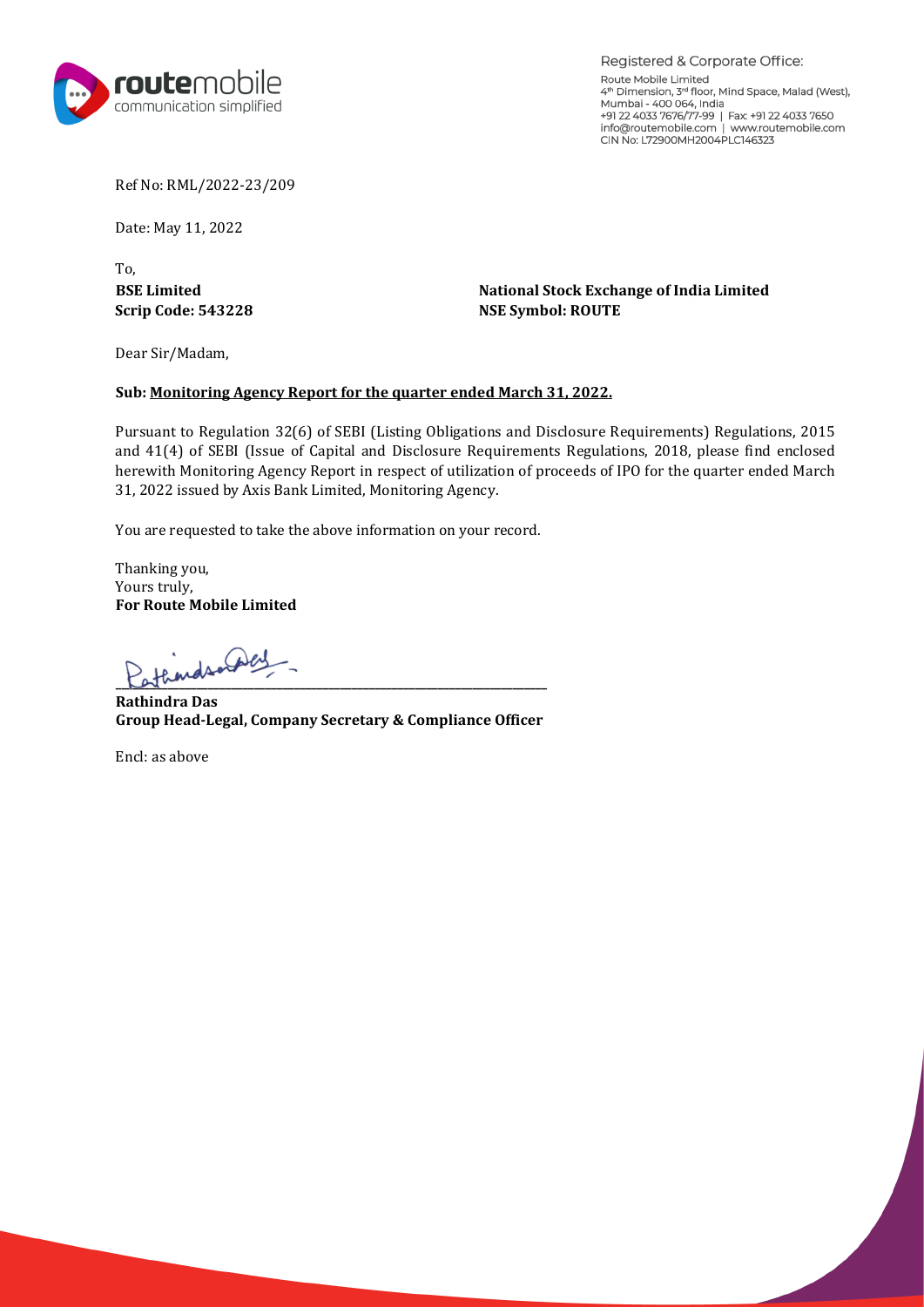# **AXB/CO/IFB-TS/2022-23/24**

May 11, 2022

## **To,**

## **Route Mobile Limited**  4th Dimension, 3rd Floor, Mind Space, Malad (West), Mumbai 400 064, Maharashtra, India.

Dear Sir,

# **Sub.: Route Mobile Limited - Initial public offering of equity shares by the Company aggregating upto Rs. 240 Crores.**

We write in our capacity of Monitoring Agent to the Company and refer to our duties cast under Regulation 41(2) of the Securities & Exchange Board of India (Issue of Capital & Disclosure Requirements) Regulations, 2018.

In terms of above, please find attached the Monitoring Report for the quarter ended on March 31, 2022 as per Schedule XI of the aforesaid SEBI Regulations.

Request you to kindly take the same on records.

Thanking you.

# **For and on behalf of Axis Bank Ltd**

Maello.

**Authorized Signatory**

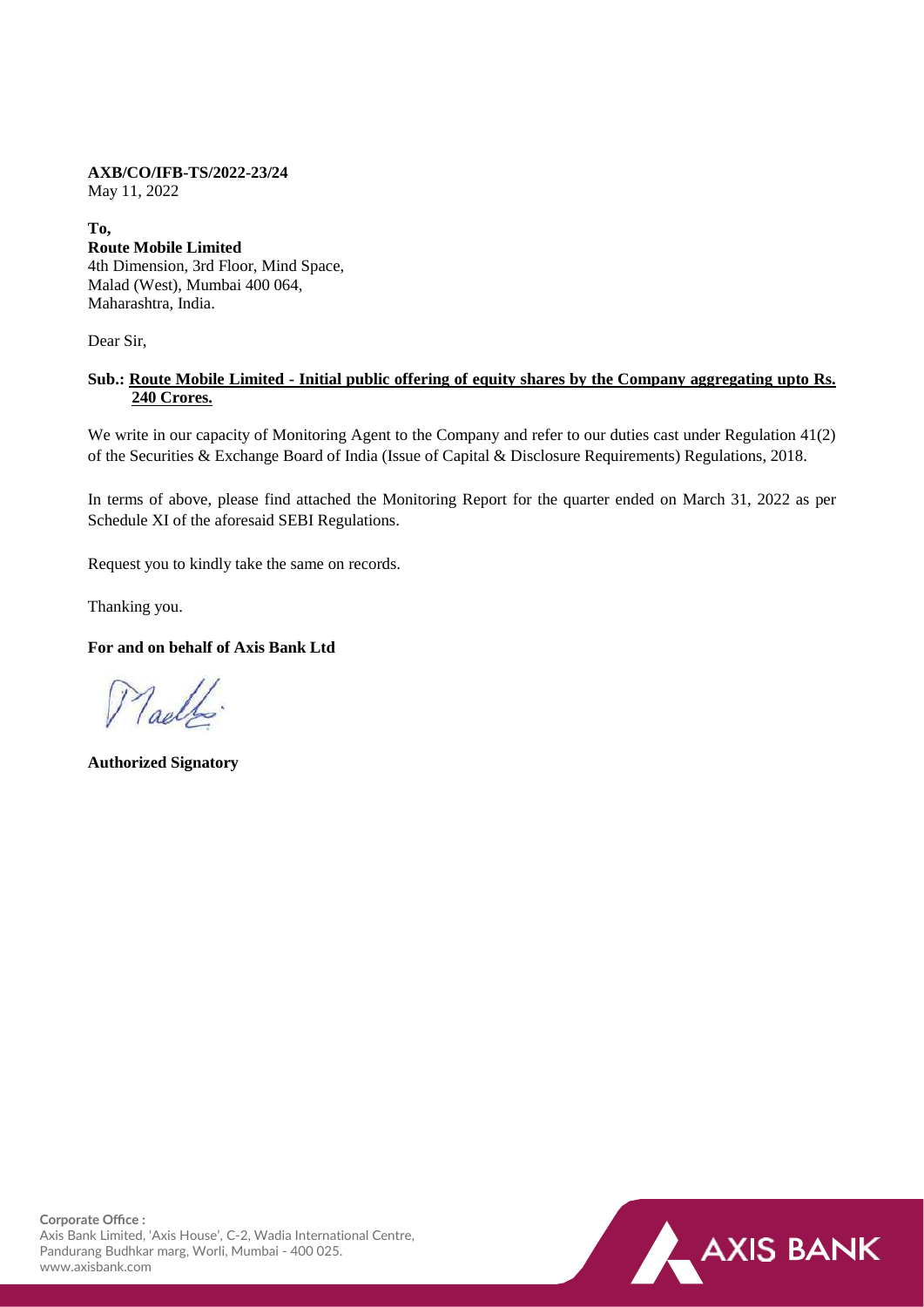### **Report of the Monitoring Agency**

#### Name of the Issuer: **Route Mobile Limited**

For Quarter ended: **31st March, 2022**

Name of the Monitoring Agency: **Axis Bank Limited**

(a) Deviation from the objects: **No deviation from objects (relevant comments are specified in the report below)**

(b) Range of Deviation: **Not applicable (relevant comments are specified in the report below)** 

Declaration:

We declare that this report is based on the format as prescribed by SEBI (ICDR) Regulations, 2018, as amended. We further declare that this report provides a true and fair view of the utilization of issue proceeds.

We declare that we do not have any direct / indirect interest in or relationship with the issuer/promoters/directors/management and also confirm that we do not perceive any conflict of interest in such relationship / interest while monitoring and reporting the utilization of issue proceeds by the issuer. We also declare that the certificate is provided on the basis of management representation and certification provided by the independent chartered accountant.

## **For and on behalf of Axis Bank Ltd**

**\_\_\_\_\_\_\_\_\_\_\_\_\_\_\_\_\_\_\_\_\_\_\_\_\_\_\_\_** 

Toollo.

**Name:** Madhuri Dadarkar **Date:** May 11, 2022

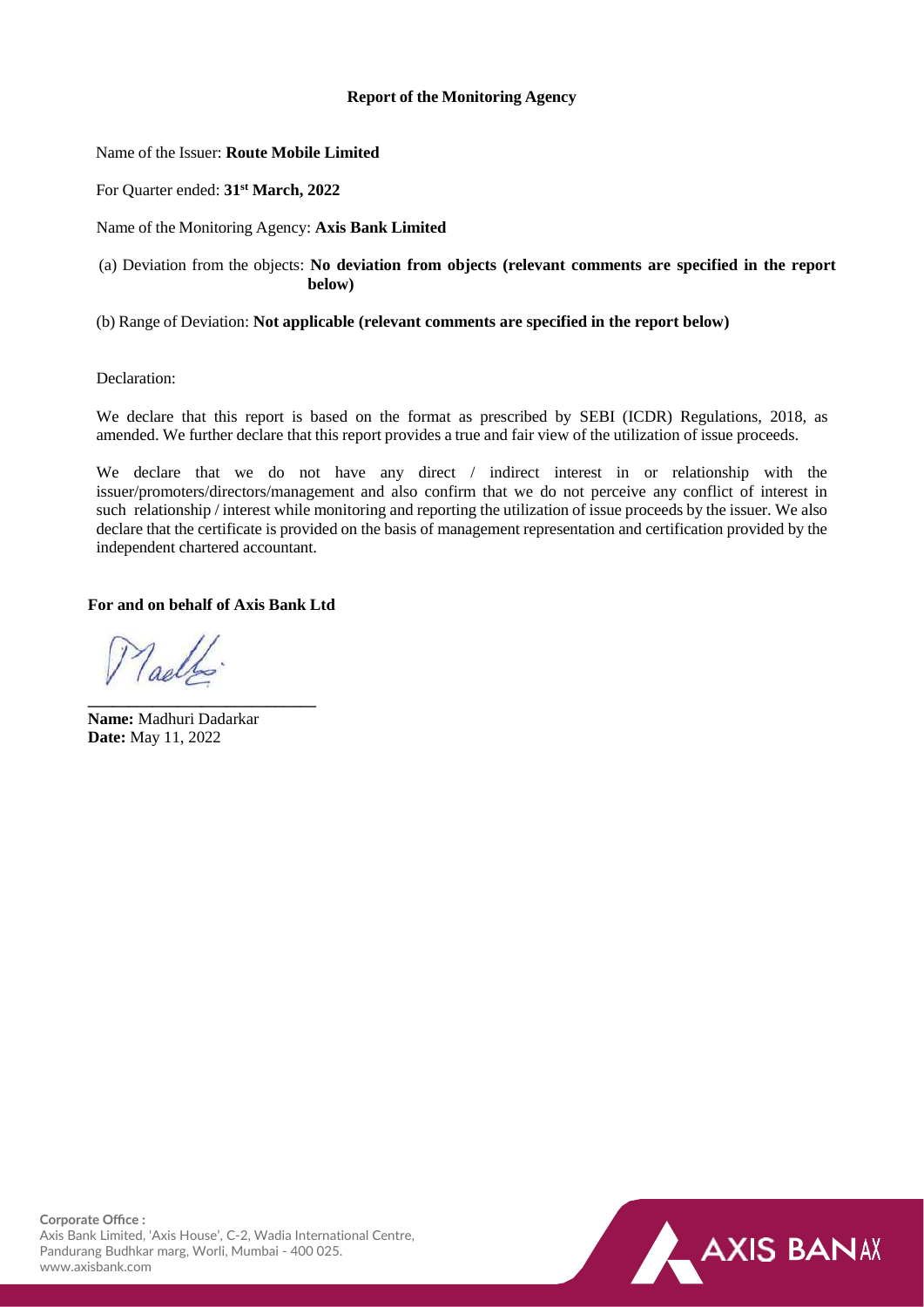### 1) **Issuer Details:**

| Name of the issuer                       | : Route Mobile Limited                                          |
|------------------------------------------|-----------------------------------------------------------------|
| The names of the promoters of the issuer | : Sandipkumar Gupta, and Rajdipkumar Gupta                      |
| Industry/sector to which it belongs      | : Cloud Communication platform as a service ("CPaaS").          |
| <b>Issue Details:</b>                    |                                                                 |
| Issue Period                             | : $09th$ September, $2020 - 11th$ September, 2020               |
| Type of Issue (public/rights)            | : Public Issue                                                  |
| Type of specified securities             | : Equity Shares                                                 |
| Grading                                  | : As this is an offer of Equity shares, no credit rating agency |
|                                          | has been appointed in respect of obtaining grading for the      |
|                                          | offer.                                                          |
| Issue size (Rs. in Crores)               | : Fresh issue of Rs. 240 crores                                 |

# 3) **Details of the arrangement made to ensure the monitoring of issue proceeds:**

| <b>Particulars</b>                                                                                                               | <b>Reply</b>   | <b>Comments of Monitoring</b><br><b>Agency</b>                                                                                      | <b>Comments of the Board of</b><br><b>Directors</b>                                                                                 |
|----------------------------------------------------------------------------------------------------------------------------------|----------------|-------------------------------------------------------------------------------------------------------------------------------------|-------------------------------------------------------------------------------------------------------------------------------------|
| Whether all the utilization is as<br>per disclosure in Offer<br>Document?                                                        | Yes            | INR 1580.91 million has been<br>utilised as on 31st March<br>2022, and the balance amount<br>is still lying in the bank<br>account. | INR 1580.91 million has<br>been utilised as on 31st<br>March 2022, and the balance<br>amount is still lying in the<br>bank account. |
| Whether Shareholder approval<br>is obtained in case of material<br>deviations# from expenditures<br>disclosed in Offer Document? | Not applicable | Not applicable                                                                                                                      | Not applicable                                                                                                                      |
| Whether means of finance for<br>disclosed objects of the Issue<br>has changed?                                                   | No             | N <sub>o</sub>                                                                                                                      | N <sub>o</sub>                                                                                                                      |
| Any major deviation observed<br>over the earlier monitoring<br>agency reports?                                                   | N <sub>o</sub> | No                                                                                                                                  | N <sub>0</sub>                                                                                                                      |
| Whether all Government /<br>Statutory approvals related to<br>the object(s) obtained?                                            | Not applicable | Not applicable                                                                                                                      | Not applicable                                                                                                                      |
| Whether all arrangements<br>pertaining to technical<br>assistance/collaboration are in<br>operation?                             | Yes            | Yes                                                                                                                                 | Yes                                                                                                                                 |
| Any favorable events<br>improving object(s) viability                                                                            | N <sub>o</sub> | N <sub>o</sub>                                                                                                                      | N <sub>o</sub>                                                                                                                      |
| Any unfavorable events<br>affecting object(s) viability                                                                          | N <sub>o</sub> | N <sub>o</sub>                                                                                                                      | No                                                                                                                                  |
| Any other relevant information<br>that may materially affect the<br>decision making of the<br>investors                          | None           | None                                                                                                                                | None                                                                                                                                |

*# Where material deviation may be defined to mean:*

*a) Deviation in the objects or purposes for which the funds have been raised;*

b) Deviation in the amount of funds actually utilized by more than 10% of the amount projected in the *offer documents.*

# **4) Details of object(s)s to be monitored:**

(i) Cost of objects-

| <b>Particulars</b>                  | Amount in INR. Million |
|-------------------------------------|------------------------|
| Gross Proceeds from the Fresh Issue | 2400.00                |
| $(Less)$ Offer expenses*            | 169.09                 |
| <b>Net Proceeds</b>                 | 2230.91                |

\* Total issue expenses attributable to Route Mobile Limited is 178.42 mn. Thus additional INR 9.33 mm is paid by the Company from General corporate expense.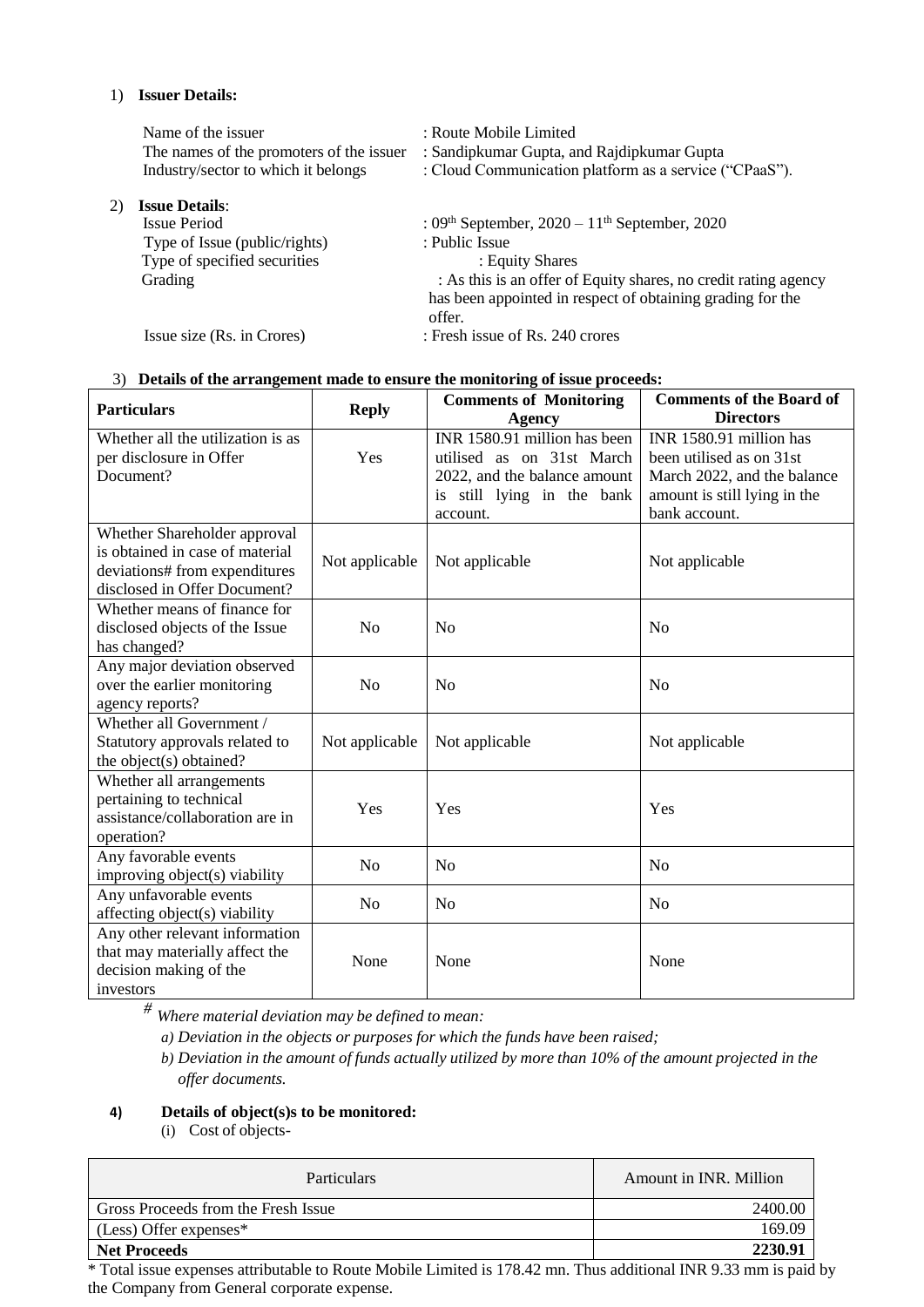| S1.            | Item Head         | Original      | Revised   | Comments   | Comments of the Board of Directors |           |                |
|----------------|-------------------|---------------|-----------|------------|------------------------------------|-----------|----------------|
| No             |                   | Cost (as per  | Cost      | of         | Reason                             | Proposed  | Particulars of |
|                |                   | Offer         | INR In    | Monitoring | of cost                            | financing | firm           |
|                |                   | Document)     | millions  | Agency     | revision                           | option    | arrangements   |
|                |                   | <b>INR</b> In |           |            |                                    |           | made           |
|                |                   | millions      |           |            |                                    |           |                |
| $\mathbf{1}$   | Repayment or      | 365.00        | <b>NA</b> | NA         | <b>NA</b>                          | <b>NA</b> | NA             |
|                | pre-payment, in   |               |           |            |                                    |           |                |
|                | full or part, of  |               |           |            |                                    |           |                |
|                | certain           |               |           |            |                                    |           |                |
|                | borrowings of     |               |           |            |                                    |           |                |
|                | our Company       |               |           |            |                                    |           |                |
| $\overline{2}$ | Acquisitions and  | 830.00        | <b>NA</b> | NA         | <b>NA</b>                          | <b>NA</b> | <b>NA</b>      |
|                | other strategic   |               |           |            |                                    |           |                |
|                | initiatives       |               |           |            |                                    |           |                |
| $\overline{3}$ | Purchase of       | 650.00        | <b>NA</b> | NA         | <b>NA</b>                          | <b>NA</b> | <b>NA</b>      |
|                | office premises   |               |           |            |                                    |           |                |
|                | in Mumbai         |               |           |            |                                    |           |                |
| $\overline{4}$ | General corporate | 385.91        | <b>NA</b> | NA         | <b>NA</b>                          | <b>NA</b> | NA             |
|                | purpose           |               |           |            |                                    |           |                |
|                | Total             | 2,230.91      |           |            |                                    |           |                |

(Give Item by Item Description for all the Objects Stated in Offer Document separately in following format)

(ii) Progress in the objects-

(Give Item by Item Description for all the Objects Stated in Offer Document separately in the following format) – INR in millions

| <b>Sr</b><br>N <sub>0</sub> | <b>Item Heads</b>                                                                                              | <b>Projected utilization</b><br>of proceeds as per<br>the offer document | <b>Amount</b><br><b>Utilized</b><br>upto 31<br><b>March 22</b> | <b>Total unutilized</b><br>amount as on<br><b>31 March 22</b> | <b>Remarks</b>                                                                                                                                 |
|-----------------------------|----------------------------------------------------------------------------------------------------------------|--------------------------------------------------------------------------|----------------------------------------------------------------|---------------------------------------------------------------|------------------------------------------------------------------------------------------------------------------------------------------------|
| $\mathbf{1}$                | Repayment or pre-payment, in<br>full or part, of certain<br>borrowings of the Company                          | 365.00                                                                   | 365.00                                                         | Nil                                                           | Company has made the<br>repayment of loan availed<br>from HDFC bank INR 65<br>million and Kotak bank<br>INR 300 millions<br>(Refer Annexure 1) |
| $\overline{2}$              | Acquisitions<br>and<br>other<br>strategic initiatives                                                          | 830.00                                                                   | 830.00                                                         | Nil                                                           | (Refer Annexure 2)                                                                                                                             |
| 3                           | office<br>Purchase<br>of<br>premises in Mumbai                                                                 | 650.00                                                                   | Nil                                                            | 650.00                                                        | $\overline{\phantom{a}}$                                                                                                                       |
| 4                           | General<br>corporate<br>purposes (including IPO<br>related<br>expenses<br>the<br>apportioned<br>to<br>Company) | 385.91                                                                   | 385.91                                                         | Nil                                                           |                                                                                                                                                |
|                             | Total*                                                                                                         | 2,230.91                                                                 | 1,580.91                                                       | 650.00                                                        |                                                                                                                                                |

\*\*Pursuant to Regulation 41(2) of SEBI (ICDR) Regulations Monitoring Agency is not commenting on the utilization of issue proceeds under the head General Corporate Purpose.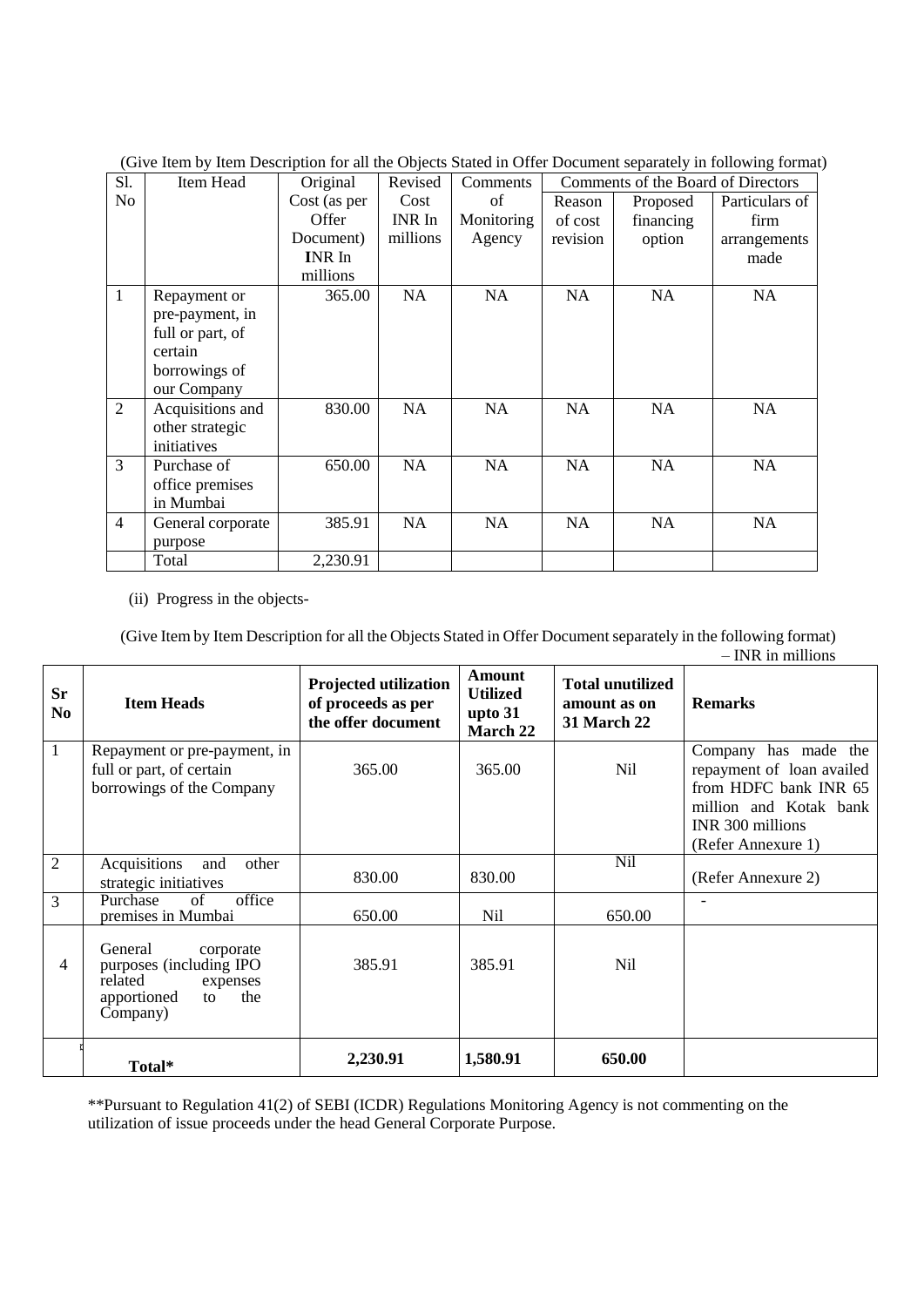(iii) Deployment of unutilised Issue proceeds: INR in millions

| SI.<br>N <sub>0</sub> | Type of instrument<br>where amount<br>invested*                        | <b>Amount</b><br>invested<br>(INR in<br>million) | <b>Maturity</b><br>date | <b>Earnings</b><br>(INR in<br>million) | <b>Return on</b><br><b>Investment</b><br>(ROI %) | <b>Book Value</b><br>as at the<br>end of<br>quarter<br>(INR in<br>million) |
|-----------------------|------------------------------------------------------------------------|--------------------------------------------------|-------------------------|----------------------------------------|--------------------------------------------------|----------------------------------------------------------------------------|
| $\mathbf{1}$          | Fixed Deposit with<br><b>ICICI</b> bank bearing<br>FD no. 195910005570 | 5.00                                             | 16-Jun-22               | 0.01                                   | 0.04                                             | 5.01                                                                       |
| 2                     | Fixed Deposit with<br><b>ICICI</b> bank bearing<br>FD no. 195910005571 | 5.00                                             | 16-Jun-22               | 0.01                                   | 0.04                                             | 5.01                                                                       |
| 3                     | Fixed Deposit with<br><b>ICICI</b> bank bearing<br>FD no. 195910005576 | 26.20                                            | 17-Jun-22               | 0.03                                   | 0.03                                             | 26.23                                                                      |
| $\overline{4}$        | Fixed Deposit with<br>Axis bank bearing FD<br>no 920040055399996       | 19.99                                            | 27-Sep-22               | 1.38                                   | 4.15                                             | 21.37                                                                      |
| 5                     | Fixed Deposit with<br>Axis bank bearing FD<br>no 920040055400094       | 19.99                                            | 27-Sep-22               | 1.38                                   | 4.15                                             | 21.37                                                                      |
| 6                     | Fixed Deposit with<br>Axis bank bearing FD<br>no 920040055399336       | 19.99                                            | 27-Sep-22               | 1.41                                   | 4.15                                             | 21.40                                                                      |
| 7                     | Fixed Deposit with<br>Axis bank bearing FD<br>no 920040055400216       | 19.99                                            | 27-Sep-22               | 1.38                                   | 4.15                                             | 21.37                                                                      |
| 8                     | Fixed Deposit with<br>Axis bank bearing FD<br>no 920040055659434       | 15.00                                            | 03-Oct-22               | 1.10                                   | 5.10                                             | 16.10                                                                      |
| 9                     | Fixed Deposit with<br>Axis bank bearing FD<br>no 920040055388899       | 19.90                                            | $27-Sep-22$             | 1.40                                   | 4.15                                             | 21.30                                                                      |
| 10                    | Fixed Deposit with<br>Axis bank bearing FD<br>no 920040055399158       | 19.99                                            | 27-Sep-22               | 1.41                                   | 4.15                                             | 21.40                                                                      |
| 11                    | Fixed Deposit with<br>Axis bank bearing FD<br>no 920040055399679       | 19.99                                            | 27-Sep-22               | 1.41                                   | 4.15                                             | 21.40                                                                      |
| 12                    | Fixed Deposit with<br>Axis bank bearing FD<br>no 920040055390520       | 19.90                                            | 27-Sep-22               | 1.40                                   | 4.15                                             | 21.30                                                                      |
| 13                    | Fixed Deposit with<br>Axis bank bearing FD<br>no 920040055399857       | 19.99                                            | 27-Sep-22               | 1.38                                   | 4.15                                             | 21.37                                                                      |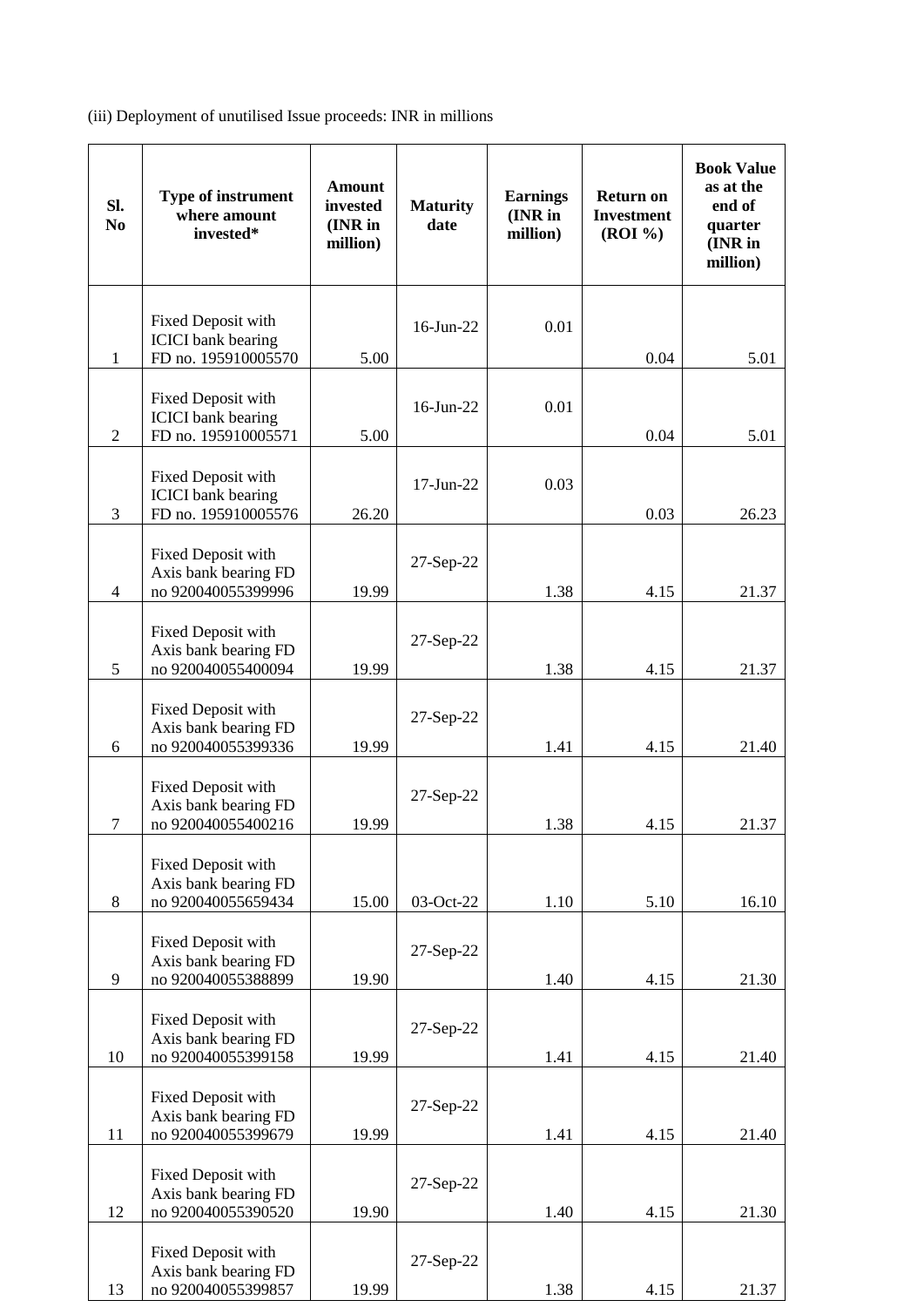|    | Fixed Deposit with                         |       | 27-Sep-22 |      |      |       |
|----|--------------------------------------------|-------|-----------|------|------|-------|
|    | Axis bank bearing FD<br>no 920040055399970 |       |           |      |      |       |
| 14 |                                            | 19.99 |           | 1.38 | 4.15 | 21.37 |
|    | Fixed Deposit with                         |       |           |      |      |       |
|    | Axis bank bearing FD                       |       | 27-Sep-22 |      |      |       |
| 15 | no 920040055399608                         | 19.99 |           | 1.41 | 4.15 | 21.40 |
|    | Fixed Deposit with                         |       |           |      |      |       |
|    | Axis bank bearing FD                       |       | 27-Sep-22 |      |      |       |
| 16 | no 920040055399475                         | 19.99 |           | 1.41 | 4.15 | 21.40 |
|    | Fixed Deposit with                         |       |           |      |      |       |
|    | Axis bank bearing FD                       |       | 27-Sep-22 |      |      |       |
| 17 | no 920040055390805                         | 19.90 |           | 1.40 | 4.15 | 21.30 |
|    |                                            |       |           |      |      |       |
|    | Fixed Deposit with<br>Axis bank bearing FD |       | 27-Sep-22 |      |      |       |
| 18 | no 920040055390177                         | 19.90 |           | 1.40 | 4.15 | 21.30 |
|    |                                            |       |           |      |      |       |
|    | Fixed Deposit with<br>Axis bank bearing FD |       |           |      |      |       |
| 19 | no 920040055659168                         | 15.00 | 03-Oct-22 | 1.10 | 5.10 | 16.10 |
|    |                                            |       |           |      |      |       |
|    | Fixed Deposit with                         |       | 27-Sep-22 |      |      |       |
| 20 | Axis bank bearing FD<br>no 920040055389180 | 19.90 |           | 1.40 | 4.15 | 21.30 |
|    |                                            |       |           |      |      |       |
|    | Fixed Deposit with                         |       | 27-Sep-22 |      |      |       |
| 21 | Axis bank bearing FD<br>no 920040055389698 | 19.90 |           | 1.40 | 4.15 | 21.30 |
|    |                                            |       |           |      |      |       |
|    | Fixed Deposit with                         |       | 27-Sep-22 |      |      |       |
|    | Axis bank bearing FD                       |       |           |      |      |       |
| 22 | no 920040055391057                         | 19.90 |           | 1.40 | 4.15 | 21.30 |
|    | Fixed Deposit with                         |       |           |      |      |       |
|    | Axis bank bearing FD                       |       | 27-Sep-22 |      |      |       |
| 23 | no 920040055399750                         | 19.99 |           | 1.39 | 4.15 | 21.38 |
|    | Fixed Deposit with                         |       |           |      |      |       |
|    | Axis bank bearing FD                       |       | 27-Sep-22 |      |      |       |
| 24 | no 920040055400232                         | 19.99 |           | 1.38 | 4.15 | 21.37 |
|    | Fixed Deposit with                         |       |           |      |      |       |
|    | Axis bank bearing FD                       |       |           |      |      |       |
| 25 | no 920040055658907                         | 15.00 | 03-Oct-22 | 1.10 | 5.10 | 16.10 |
|    |                                            |       |           |      |      |       |
|    | Fixed Deposit with<br>Axis bank bearing FD |       |           |      |      |       |
| 26 | no 920040055659845                         | 10.00 | 03-Oct-22 | 0.73 | 5.10 | 10.73 |
|    |                                            |       |           |      |      |       |
|    | Fixed Deposit with<br>Axis bank bearing FD |       |           |      |      |       |
| 27 | no 920040055659670                         | 15.00 | 03-Oct-22 | 1.10 | 5.10 | 16.10 |
|    |                                            |       |           |      |      |       |
|    | Fixed Deposit with                         |       | 27-Sep-22 |      |      |       |
| 28 | Axis bank bearing FD<br>no 920040055399815 | 19.99 |           | 1.38 | 4.15 | 21.37 |
|    |                                            |       |           |      |      |       |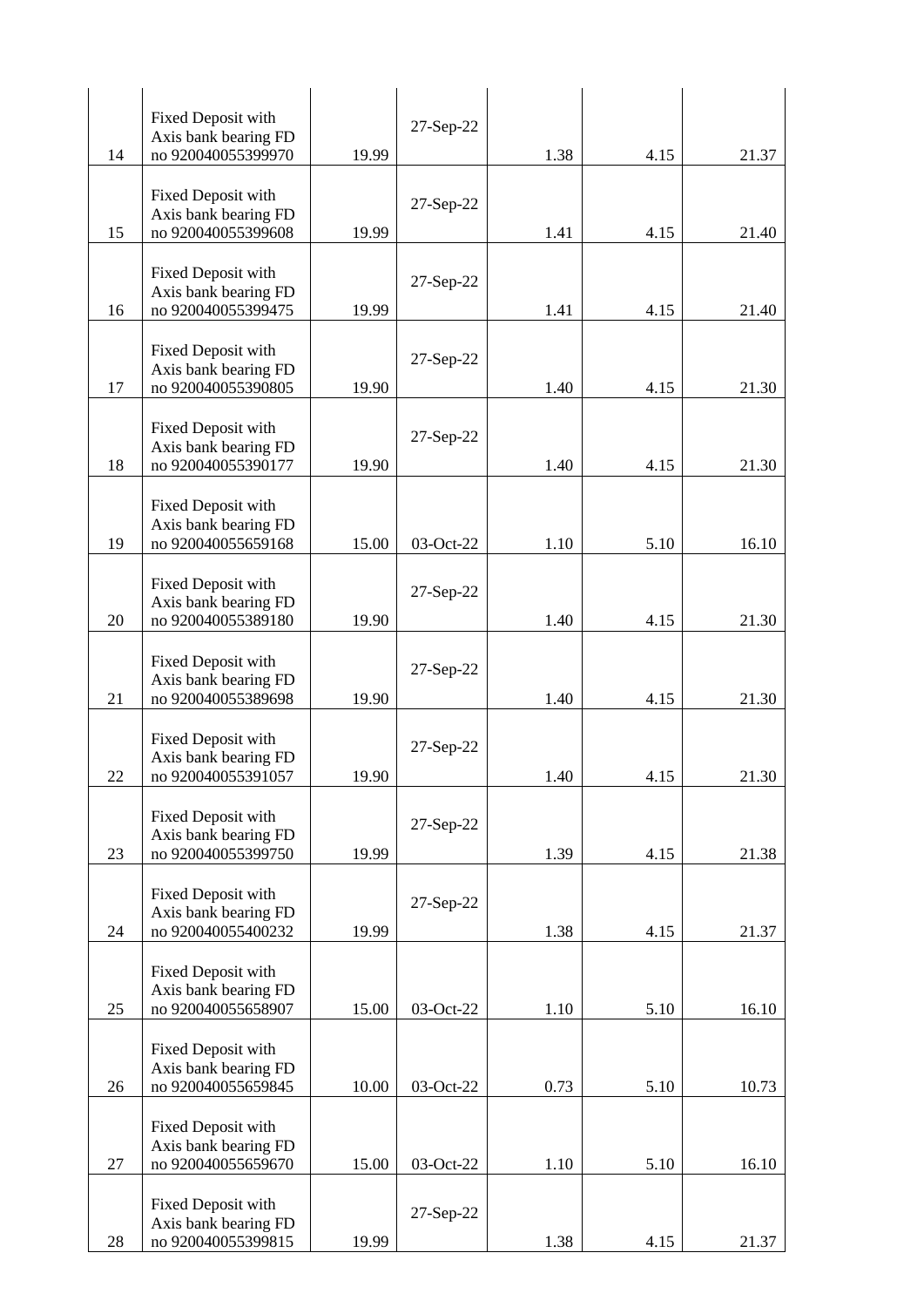| 29 | Fixed Deposit with<br>Axis bank bearing FD<br>no 920040055399459     | 19.99 | 27-Sep-22 | 1.41   | 4.15 | 21.40 |
|----|----------------------------------------------------------------------|-------|-----------|--------|------|-------|
| 30 | Fixed Deposit with<br>Axis bank bearing FD<br>no 920040055400164     | 19.99 | 27-Sep-22 | 1.38   | 4.15 | 21.37 |
| 31 | Fixed Deposit with<br>Axis bank bearing FD<br>no 920040055659528     | 15.00 | 03-Oct-22 | 1.10   | 5.10 | 16.10 |
| 32 | Fixed Deposit with<br>Axis bank bearing FD<br>no 920040055658367     | 15.00 | 03-Oct-22 | 1.10   | 5.10 | 16.10 |
| 33 | Fixed Deposit with<br>Axis bank bearing FD<br>no 920040055400313     | 19.90 | 27-Sep-22 | 1.38   | 4.15 | 21.37 |
| 34 | Fixed Deposit with<br>Axis bank bearing FD<br>no 920040055658147     | 15.00 | 03-Oct-22 | 1.10   | 5.10 | 16.10 |
| 35 | Fixed Deposit with<br>Axis bank bearing FD<br>no 920040055657438     | 15.00 | 03-Oct-22 | 1.10   | 5.10 | 16.10 |
| 36 | Fixed Deposit with<br>Axis bank bearing FD<br>no 920040055658606     | 15.00 | 03-Oct-22 | 1.10   | 5.10 | 16.10 |
| 37 | Fixed Deposit with<br>Axis bank bearing FD<br>no 921040067414497     | 9.70  | 09-Apr-22 | 0.20   | 3.00 | 9.90  |
| 38 | Deposit with<br>Fixed<br>Axis bank bearing FD<br>no. 921040069492187 | 0.05  | 05-Aug-22 | 0.0015 | 5.10 | 0.05  |

\* Where the market value is not feasible, provide NAV/NRV/Book Value of the same

(iv) Delay in implementation of the object(s):

| <b>Object(s)</b> |                                     | <b>Completion Date</b> | Delay (no. of<br>days/ months) | <b>Comments of the Board</b><br>of Directors |                                        |
|------------------|-------------------------------------|------------------------|--------------------------------|----------------------------------------------|----------------------------------------|
|                  | As per the Offer<br><b>Document</b> | Actual*                |                                | <b>Reason of</b><br>delay                    | <b>Proposed</b><br>course of<br>action |
|                  |                                     | Nil                    |                                |                                              |                                        |

*\* In case of continuing object(s), please specify latest/revised estimate of the completion date.*